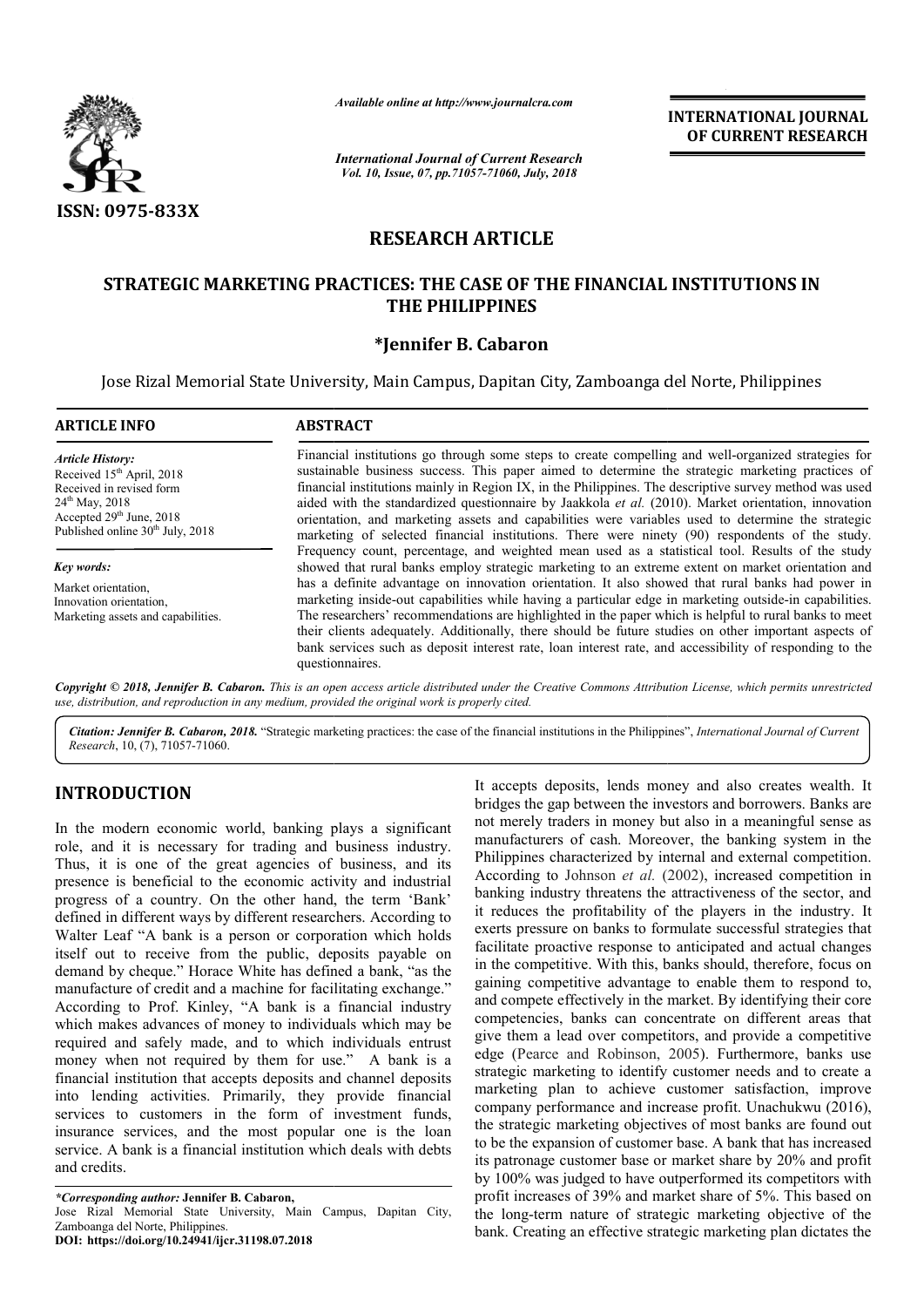type of marketing programs used during a given time frame. It is how those applications implemented in becoming a more innovative bank and better penetrate the market. Rural banking is a form of service designed to bring business to the most remote and rural communities. However, today the industry is facing dramatically aggressive competition in a new deregulated environment (Reynolds, 2005). Moreover, the values of rural banking are on the mobilization of deposit and the provision of credit to farm and non-farm activities to ensure the expansion of the rural communities to enhance rural development. It helps to promote savings culture and financial empowerment which gives the rural populace the ability to better their economic circumstances with their money in building a sustainable livelihood. Rural Bank is a privately owned and managed firm and is one of the most popular types of banks in the rural communities. It is one of the financial institutions that help promote the rural economy in an orderly and efficient manner by providing people in the rural communities with essential business services. Rural banks geared toward the development of the non-urban areas and cities. Besides, the philosophy of rural banking is growthoriented and seeks to generate credit from within the communities for enhancing the development of productive activities and improving the economic status of the populations and their members (Onugu, 2000). Likewise, the powers and functions of a rural bank shall be subject to such rules and regulations as may be promulgated by the BSP. The study aimed to determine the strategic marketing practices of financial institutions mainly in Region IX, the Philippines on market orientation, innovation orientation, and marketing assets and capabilities.

### **MATERIALS AND METHODS**

The descriptive survey method was used aided with the standardized questionnaire by Jaakkola, *et al.* (2010).The sample consisted of ninety (90) respondents of the selected financial institutions, mainly in Region IX, Philippines. The respondents were requested to answer the standardized questionnaire as pioneered by Jaakkola *et al.* (2010). The researcher interviewed with the bank managers to solve the research problems. Three (3) sets of measures were used in this study to assess the strategic marketing practices of selected financial institutions, namely: market orientation; innovation orientation; and marketing assets and capabilities versus competitors. All measurement items measured on subjective Five- or Seven-point Likert-type scales, mainly related to a company's primary competitors.

## **RESULTS AND DISCUSSION**

As presented in Table 1 is a profile of the financial institutions such as rural banks concerning types of financial products offered. Three common types of financial products provided by rural banks such as deposits, loans, and other services. As to deposits, it showed that all rural banks offered savings and time deposits; three rural banks provided kids deposits; two rural banks provided checking and ATM savings deposits, and only one bank provided organization savings account and golden savings deposit. Savings and time deposits are everyday financial products offered by the rural banks because of very favorable interest rate. As to loans, it showed that all rural banks offered an agricultural credit, 6 out of 7 rural banks provided a salary loan, and only one rural bank provided bonus

loan. The agrarian credit is the most secured loan provided by rural banks. The primary purpose of a rural bank to offer agricultural credit is to finance the processes involved in farming such as planting, harvesting, gathering, and others. Further, a rural bank is one of the most popular kinds of financial institutions in the rural communities. Its role is to promote and expand the rural economy in an orderly and efficient way by providing the people in the societies with essential financial services for development most especially in agriculture, trade, and commerce. Moreover, the salary loan was also commonly offered in every rural bank in which most of the clients availed this kind of credit. Besides, some rural banks also provided other services like water bills and electricity payments and safety deposit box. Table 2 shows the strategic marketing practices of financial institutions in terms of market orientation. Financial institutions were in extreme extent with regards to objectives and strategies driven by the creation of customer satisfaction (M=6.71), and business strategies driven by increasing value for customers (M=6.71). It found out also aggressive plan based on understanding customer needs (M=6.29); managers may understand how employees can contribute to value for customers (M=6.29), and business functions integrated to serve market needs ((M=6.14). Overall, as to market orientation, it found out that all of the respondents indicated to an extreme extent in all indicators under market orientation and also with evidence of 6.43 grand mean. It means that these rural banks serve to the highest level and satisfy their clients' needs to an extreme extent. It supported by the study of Walker, Mullins, Boyd, Larréché (2006) that the primary focus of a market-oriented company put on customers' needs and market opportunities. Further, according to Shalk (2008), in market orientation, it is where employees throughout the organization committed to creating superior customer value continuously, or as a sequence of marketing activities that lead to better performance. From the findings on the level of agreement on statements relating to innovation orientation presented in Table 3, the study found out that most of the respondents indicated strongly agree under innovation orientation having the same figure on an average weighted value in every indicator and also in the grand mean with a total of 4.67. It implies that these financial institutions possess high innovation orientation and they can introduce new products, services, and systems that may add value to their organizations and customer satisfaction. Financial institutions such as rural banks also strongly agreed that they were more innovative than their competitors as to deciding what methods to use in achieving targets and objectives; initiating new procedures or systems; developing new ways of reaching our aims and objectives and startling changes in the job content and work methods of staff.

Talke *et al.* (2011) argued that strategic innovation orientation gives guidance and direction, collectively leading to lasting competitive advantages. This guidance reflects the organizational philosophy base on a set of values and beliefs that guide innovation activity across the organization. As to marketing assets and capabilities versus competitors presented in Table 4, the study found out that rural banks had a definite advantage regarding financial management with an average weighted value of 4.33. The last three (3) indicators of insideout capabilities had the same average weighted value of 4.00 with "advantage" interpretation. It means that these rural banks were able to plan and manage well the company's resources to attain its objectives and to be able to return maximum value to their shareholders.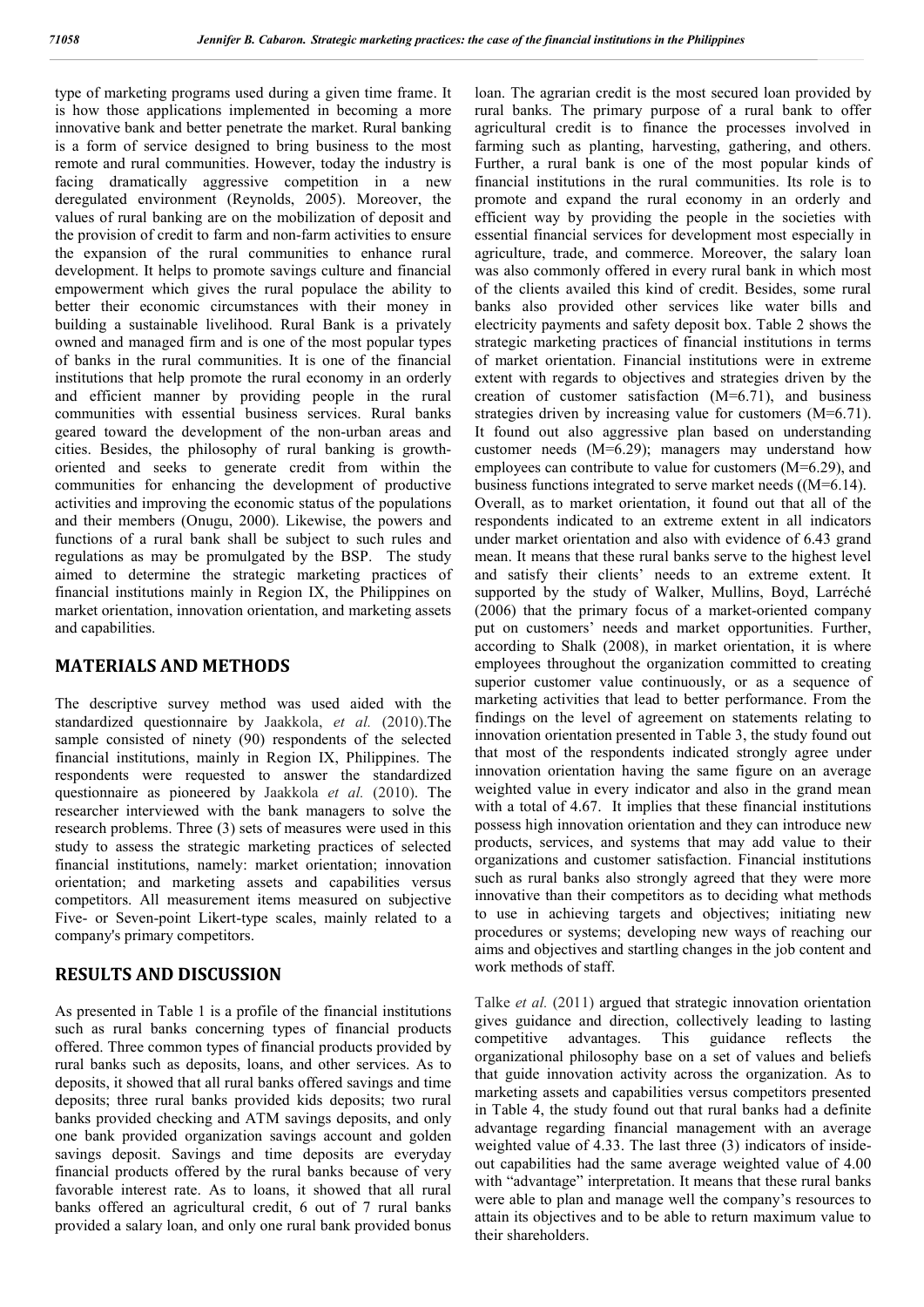| Types of Financial Products Offered | Products                     | Frequency ( $n = 7$ ) | Rank            |
|-------------------------------------|------------------------------|-----------------------|-----------------|
|                                     | Savings                      |                       | 1 <sup>st</sup> |
|                                     | Time Deposits                |                       | 1 <sup>st</sup> |
| <b>DEPOSIT</b>                      | Kids Deposits                |                       | 2 <sup>nd</sup> |
|                                     | <b>Educational Deposits</b>  |                       | 3 <sup>rd</sup> |
|                                     | Checking Deposit             |                       | $3^{\text{rd}}$ |
|                                     | <b>ATM Savings Deposit</b>   |                       | 3 <sup>rd</sup> |
|                                     | Organization Savings Account |                       | 4 <sup>th</sup> |
|                                     | Golden Savings               |                       | 4 <sup>th</sup> |
|                                     | Agricultural Loan            |                       | 1 <sup>st</sup> |
|                                     | Salary Loan                  |                       | 2 <sup>nd</sup> |
| <b>LOAN</b>                         | Micro-finance Loan           |                       | 3 <sup>rd</sup> |
|                                     | Commercial Loan              |                       | 4 <sup>th</sup> |
|                                     | Multi-Purpose Secured Loan   |                       | 4 <sup>th</sup> |
|                                     | Pension Loan                 |                       | 4 <sup>th</sup> |
|                                     | <b>OFW</b>                   |                       | 5 <sup>th</sup> |
|                                     | Back to Back Loan            |                       | 6 <sup>th</sup> |
|                                     | Car Loan                     |                       | 6 <sup>th</sup> |
|                                     | Jewelry Loan                 |                       | 6 <sup>th</sup> |
|                                     | Bonus Loan                   |                       | 7 <sup>th</sup> |
| <b>OTHER SERVICES</b>               | Water bills payment          |                       | 1 <sup>st</sup> |
|                                     | Electricity bills payment    |                       | 1 <sup>st</sup> |
|                                     | <b>Safety Deposit Box</b>    |                       | 2 <sup>nd</sup> |

#### **Table 1. Profile of financial institutions in terms of types of financial products offered**

#### **Table 2. Strategic marketing practices of financial institutions in terms of market orientation**

| Market Orientation                                                                    | Average Weighted<br>Value (AWV) | Interpretation       |
|---------------------------------------------------------------------------------------|---------------------------------|----------------------|
|                                                                                       |                                 |                      |
| 1. The objectives and strategies had driven by the creation of customer satisfaction. | 6.71                            | To an extreme extent |
| 2. Competitive market strategies based on understanding customer needs.               | 6.29                            | To an extreme extent |
| 3. Business functions are integrated to serve market needs.                           | 6.14                            | To an extreme extent |
| 4. Increasing value drives business strategies for customers.                         | 6.71                            | To an extreme extent |
| 5. The managers understand how employees can contribute to value for customers.       | 6.29                            | To an extreme extent |
| Grand Mean                                                                            | 6.43                            | To an extreme extent |

#### **Table 3. Strategic marketing practices of financial institutions in terms of innovation orientation**

| Innovation Orientation                                                                                                                                                                                                     | Average Weighted<br>Value (AWV) | Interpretation                                 |
|----------------------------------------------------------------------------------------------------------------------------------------------------------------------------------------------------------------------------|---------------------------------|------------------------------------------------|
| 1. Our banks are more innovative than our competitors in deciding what methods to use in<br>achieving our targets and objectives.                                                                                          | 4.67                            | Strongly Agree                                 |
| 2. Our banks are more innovative than our competitors in initiating new procedures or systems.<br>3. Our banks are more innovative than our competitors in developing new ways of achieving<br>our targets and objectives. | 4.67<br>4.67                    | <b>Strongly Agree</b><br><b>Strongly Agree</b> |
| 4. Our banks are more innovative than our competitors in initiating changes in the job content<br>and work methods of our staff.                                                                                           | 4.67                            | <b>Strongly Agree</b>                          |
| Grand Mean                                                                                                                                                                                                                 | 4.67                            | Strongly Agree                                 |

#### **Table 4. Strategic marketing practices of financial institutions in terms of marketing assets and capabilities**

| Marketing Assets and Capabilities versus Competitors                     | Average Weighted Value (AWV) | Interpretation   |
|--------------------------------------------------------------------------|------------------------------|------------------|
| Inside-Out Capabilities                                                  |                              |                  |
| 1. Strong financial management                                           | 4.33                         | Strong Advantage |
| 2. Effective human resource management                                   | 4.00                         | Advantage        |
| 3. Good operations management expertise                                  | 4.00                         | Advantage        |
| 4. Good marketing management ability                                     | 4.00                         | Advantage        |
| Grand Mean                                                               | 4.08                         | Advantage        |
| Outside-In Capabilities                                                  |                              |                  |
| 1. Good at using information about markets, customers, and competitors.  | 4.00                         | Advantage        |
| 2. Good at understanding what customer needs and requirements are.       | 4.67                         | Strong Advantage |
| 3. Good at creating relationships with key customers or customer groups. | 4.67                         | Strong Advantage |
| 4. Good at maintaining and enhancing relationships with key customers.   | 4.67                         | Strong Advantage |
| Grand Mean                                                               | 4.50                         | Strong Advantage |

Besides, it found out that respondents indicated a substantial advantage on the three (3) indicators under marketing outsidein capabilities with the same average weighted value of 4.67. It means that these rural banks were good at understanding, creating, maintaining, and enhancing customer needs and relationships in which these are very fundamentals to sustainability. According to Saif (2014) that, efficiency in financial performance of banks is significant in all societies and

economic systems and one of the most critical challenges faced by bank managers, therefore, is how to use their scarce financial resources optimally. In-depth analysis and evaluation of the financial performance of different banks can identify the strengths and weaknesses of the system for further improvement. It is, therefore, necessary to evaluate the financial performance of banks to determine their strengths and also possible flaws in their managerial skills and competencies